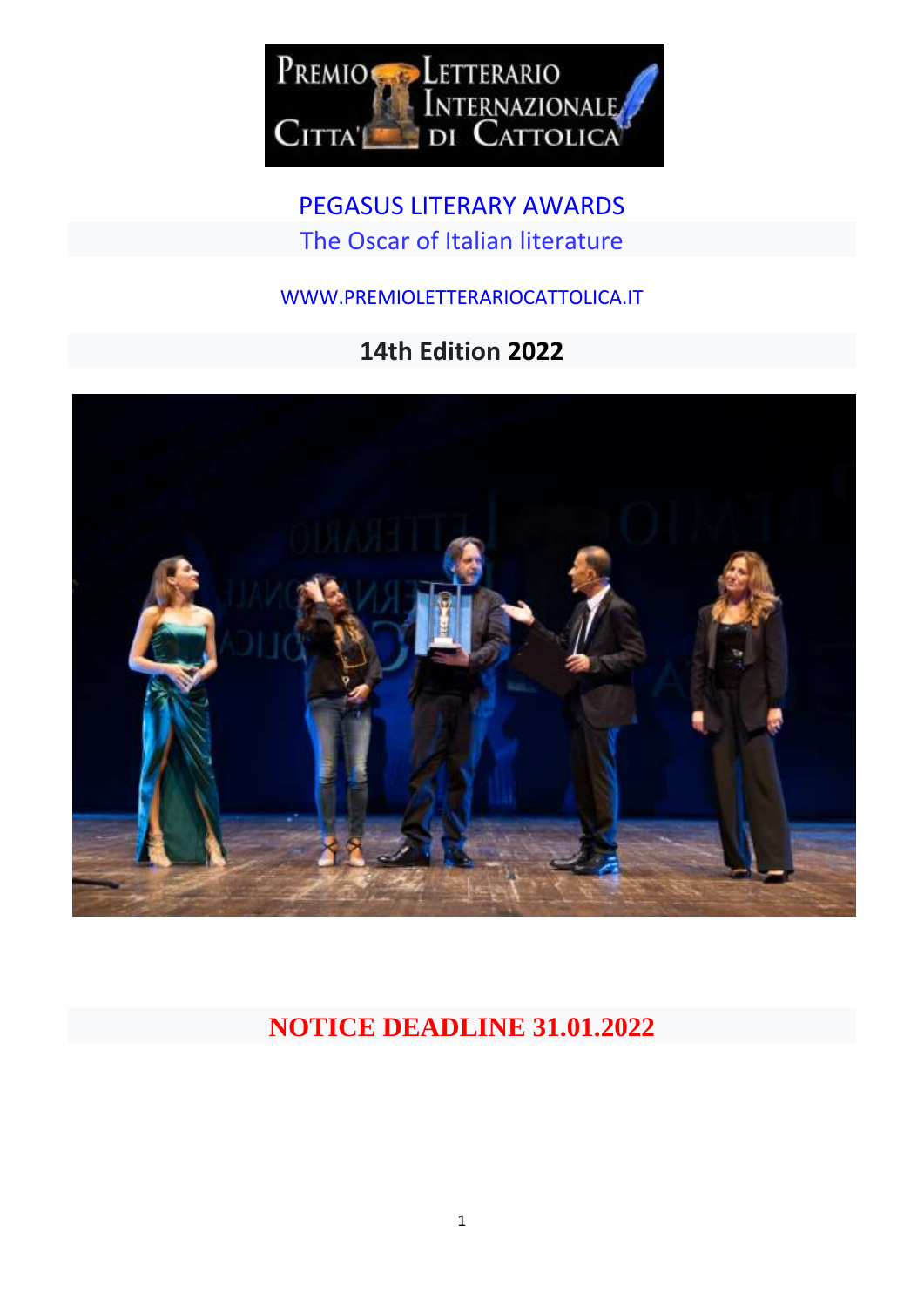#### **AWARDS**

## **Cat. "A" Published book concerning fiction, poetry and non-fiction.**

1st Prize € 1.000. + trophy 2nd Prize € 500 + plaque 3rd place € 300 + plaque

# **Cat. "B" Unpublished works of poetry.**

1st Prize € 500 + prestige plaque 2nd Prize € 300 + plaque 3rd place € 200 + plaque

# **Cat. "C" Unpublished works of short fiction.**

1st Prize € 500 + prestige plaque 2nd Prize € 300 + plaque 3rd place € 200 + plaque

# **Cat. "D" Unpublished novel - short story collection - Personal essay (thought essay, without American style bibliographic references)**

1st Classified Publication of the work with n. 5 free copies for the author Trophy and title of Author of the Year. 2nd Classified Publication of the work with n. 5 free copies for the author + Plaque.

## **Cat. "E" Unpublished poetic silloge.**

1st Classified Publication of the work with n. 5 free copies for the author Trophy and title of Poet of the year. 2nd Classified Publication of the work with n. 5 free copies for the author + Plaque.

The winners of Category D and E will be offered an edition contract without contribution, by the publishing brand Pegasus Edition, the work will be published according to the stylistic canons and parameters of the publishing house and distributed through the editorial channels and online Amazon, Ibs , Mondadori Book Store etc., and in print, by reservation, at the bookstores of the Feltrinelli and Ubik chains. The works will be posted on specialized portals and cultural sites of the sector and may be presented at events and fairs reviews. The works will be created in line with the stylistic canons established by the publisher (cover, type of paper, typeface layout, etc.)

## **Cat. "F" Published or unpublished video poetry**

1st Prize (single winner) Week End for two people in Cattolica in treatment of overnight stay and breakfast to be spent in the months of June or September 2022 + Trophy.

The following prizes will also be awarded: Pegasus Award - prestigious winged horse trophy Athos Lazzari Award (Trophy) Special Jury Prize (Targa) Special Critics Award (Targa) Special "Mamma Tells" Award (Reserved for published and unpublished fairy tales). Author's perfume award (reserved for authors (plaque) City of Cattolica plaque (reserved for particularly deserving authors).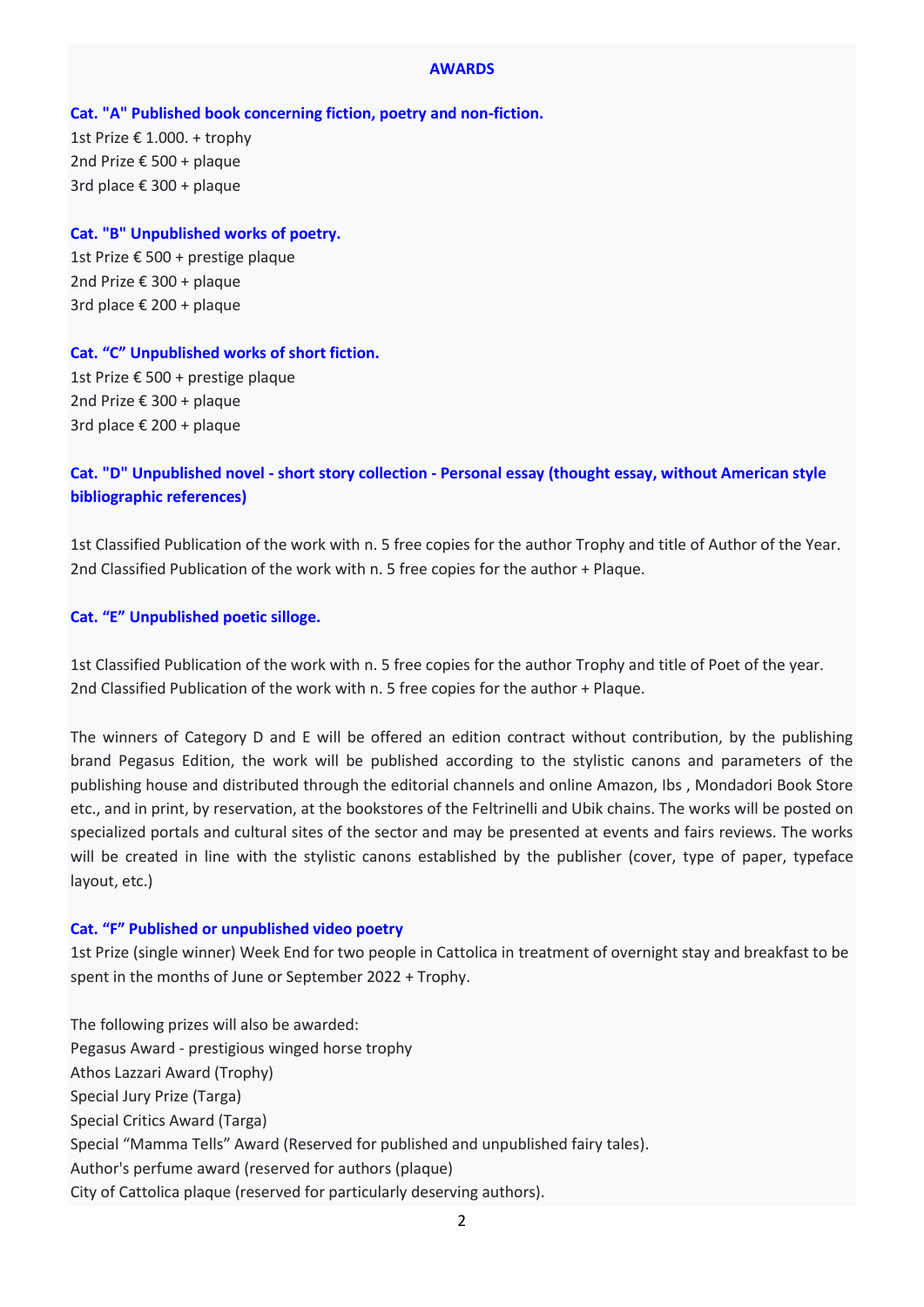## **REGULATION**

The Cultural Association "Pegasus Cattolica" with the patronage of the Emilia Romagna Region of the Municipality of Cattolica, the periodical Logos Cultura and the Red Phoenix association organizes the 14th Edition of the International Literary Award Città di Cattolica - Pegasus Literary Awards divided into six categories

A. Book published in Italian, English, French, Spanish or in the vernacular relating to fiction, poetry and nonfiction.

B. Unpublished works of poetry in Italian, English, French, Spanish, or in the Italian vernacular.

C. Unpublished short fiction in Italian, English, French, or Spanish or in the Italian vernacular.

D. Unpublished novel or collection of short stories or personal essay in Italian, English, French or Spanish or in the Italian vernacular.

E. Silloge poetics in Italian, English, French, Spanish or in the Italian vernacular.

F. Videopoetry edited or unpublished in Italian, English, French, Spanish or in the Italian vernacular.

For works in languages other than Italian, English, French, and Spanish, a specific translation must be sent.

## **Art. 1**

Registration for the competition is open to authors of any nationality. Membership by minors must be countersigned by the person exercising parental authority. It is possible to participate in categories A, D and F with more papers (in this case the membership fee is to be considered multiple), for categories B and C Max 3 papers, for category E one or more collections of at least 20 non-poems. there is an upper limit. Each competitor can freely participate in several categories, paying the relative fees. The theme is free.

## **Art. 2**

Competitors or publishers to participate in the competition must pay a contribution (membership fee relating to the event) of € 25.00 in relation to the participating works on the BANK **C / C n. 2946 - Coord. Banking IT74B0899567753000000002946** Reference bank Riviera Banca Bic Code ICRAITRRRN0 made out to the Cultural Association "PEGASUS CATTOLICA" or alternatively a normal bearer check made out to the Association no later than **31.01.2022** (the date of the postmark will be valid). And send the compositions complete with a photocopy of the payment or accompanied by the check, to the following address:

Pursuant to Resolution 8/1251 of 28/10/1976, the cash prize will not be subject to withholding tax. Therefore, the recipient of the award is responsible for the obligation to understand the value of the award and the total sums obtained for this purpose in their annual return at the end of determining the income.

The works can be sent at the author's choice in both electronic and paper format.

## **To send in electronic format:**

pegasus@associazionepegasuscattolica.it

For info: Tel. 347 1021100.

**For paper submission:** Cultural Association "Pegasus" via Irma Bandiera 29 / B 47841 Cattolica (RN).

**For works from non-European countries, electronic shipping is mandatory.**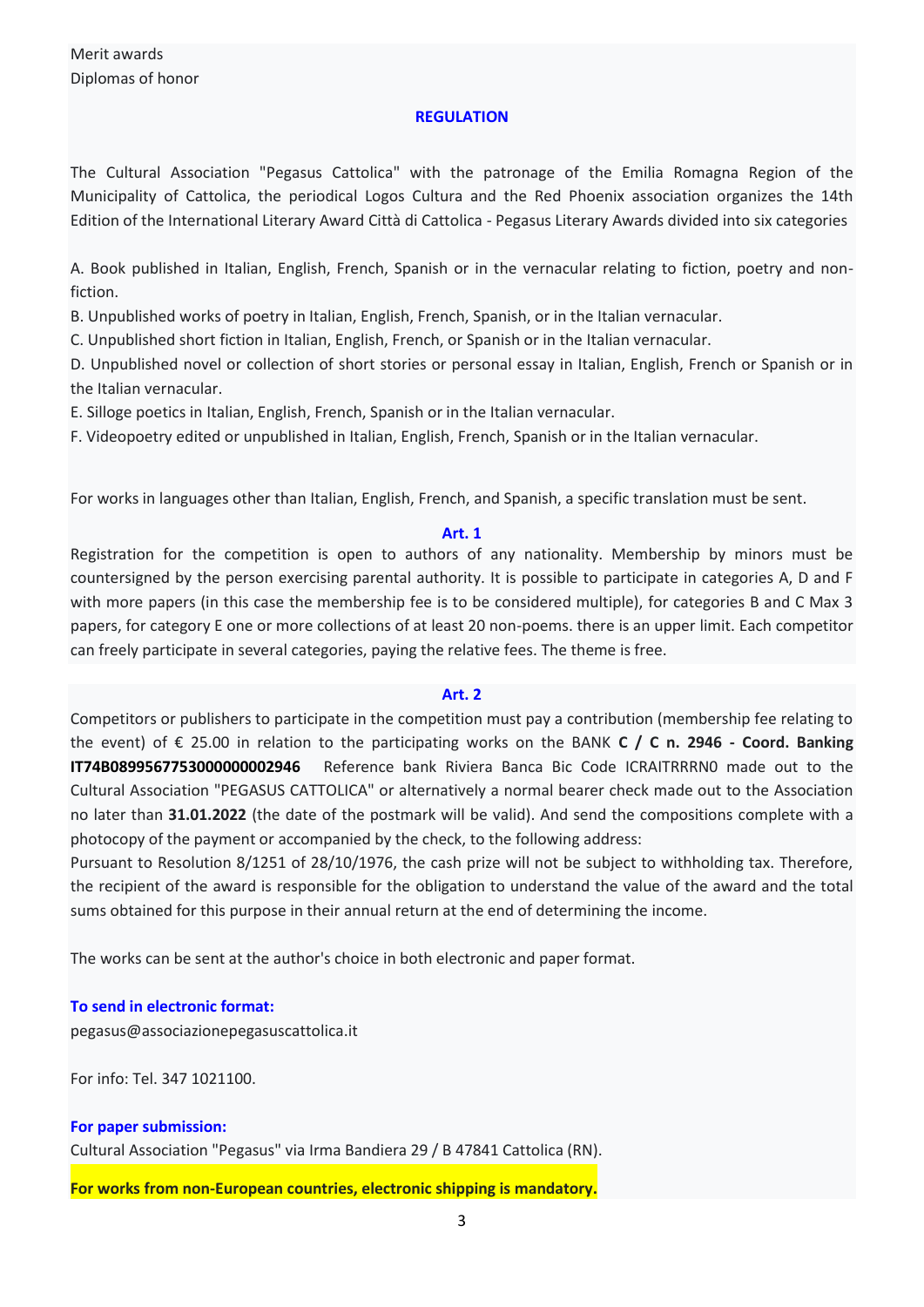#### **Art. 3**

Regarding category A:

Send n. 2 copies of the printed book or, if in electronic format, a single copy in PDF, complete with cover.

Those who have participated in the Milano International Literary Prize 2021 and the Switzerland Literary Prize 2021 and wish to participate in this competition with the same published work (this article applies only to published works) can avoid sending the two copies of the same work. since already in possession of the organization. (specify in the participation coupon).

For Categories B and C, the works must be sent by e-mail in Word format to the e-mail address indicated in the announcement (the poems or stories must be arranged on a single file one after the other). Or where impossible, on paper in n. 3 copies.

The works participating in the poetry section cannot exceed sixty lines each, while the narrative compositions cannot exceed (indicatively) the eighteen standard pages (A4) in twelve size, 1800 characters per page (32,400) characters for each story.

For the works relating to categories D and E they must be sent by e-mail in Word format (however, it is foreseen to send in paper form for all categories of the unpublished, if the competitors are unable to send them in electronic format, in this case the works must be sent in 3 copies). For the category "D" (unpublished novel), there are no folder limits. As regards Category "E" there is a minimum of 20 folders, there is no maximum limit. The poems in the collection must be arranged in a single file one after the other. For both category D and E, a short synopsis and a small biography of the author must be sent.

For video poems (Cat. F), it is specified that the works must not exceed (approximately) 3 minutes and must be sent by post on DVD support containing the file in .Avi, Wmv and Mp4 format. Or by e-mail with the "We Transfer" service.

## **Art. 4**

The published works received in print will remain available to the Association and will be part of the "A world of books" operation created to give great visibility to the authors, through the setting up on the beaches of the Romagna coast, in some prestigious hotels and in some public bodies of reading oases and bookstores. Unpublished works will be destroyed for copyright protection. However, the return is not expected.

#### **Art. 5**

The winners must personally collect the prizes or send a trusted person during the event, with the exception of cash prizes to be understood as attendance fees, for which the presence of the author is mandatory. Unassigned prizes will form the fund for subsequent editions.

The winners of the non-cash prize categories, who, due to force majeure, are unable to attend the ceremony may request the same, upon payment of the shipping costs. In case of Ex Aequo the prize will be divided equally among the participants. The award ceremony will take place in **April 2022** at the prestigious Teatro della Regina, located in Piazza della Repubblica in Cattolica. The awards ceremony, which will be attended by illustrious personalities from the world of literature, entertainment and culture, will be enlivened by musical interludes, themed choreographies and special devices designed to celebrate the winners. The jury will be composed of critics, authors, and authoritative personalities from various cultural sectors. The prizes will consist of cash checks, trophies, plaques and publications. The jury's decision is final and unappealable. For competitors residing in the areas adjacent to the municipality of Cattolica who are winners of the stay, the Association will replace them with another prestigious Italian location.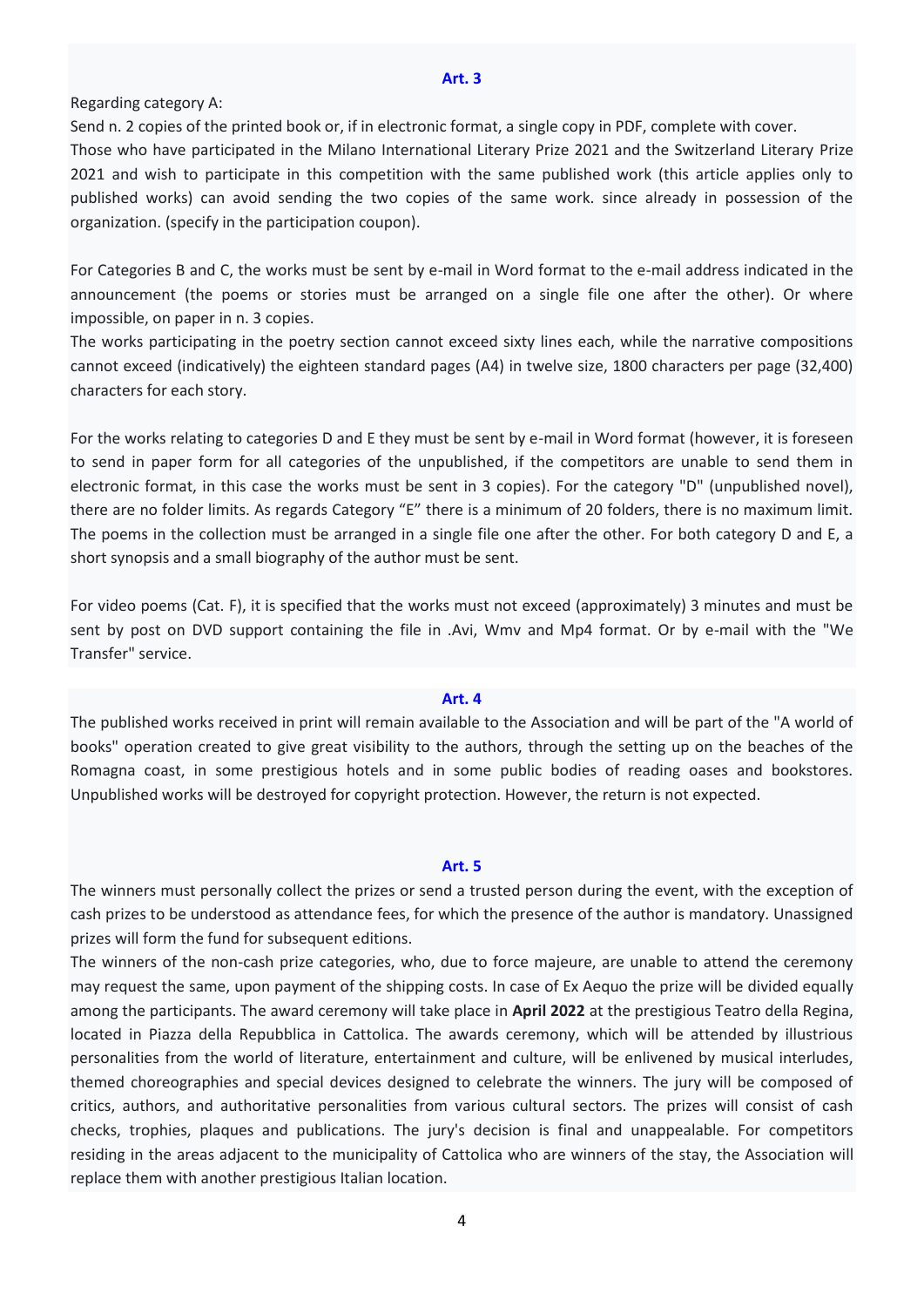#### **Art. 6**

The winners of each prize order will be notified by phone, email, or letter at least 15 days before the date of the awards ceremony. There is no written communication for those who are not finalists. All participants will still be able to consult the lists of winners directly on the Association's websites which will be posted no later than **20 March 2022.**

#### **Art. 7**

For the most complete seriousness and transparency, the participation of former jurors, presidents, honorary members and collaborators of the award is not allowed. There are no reimbursements for hotel expenses, participants can stay overnight, if they so wish, at a hotel affiliated with the Association. By participating in the prize, the authors fully accept the clauses of this regulation.